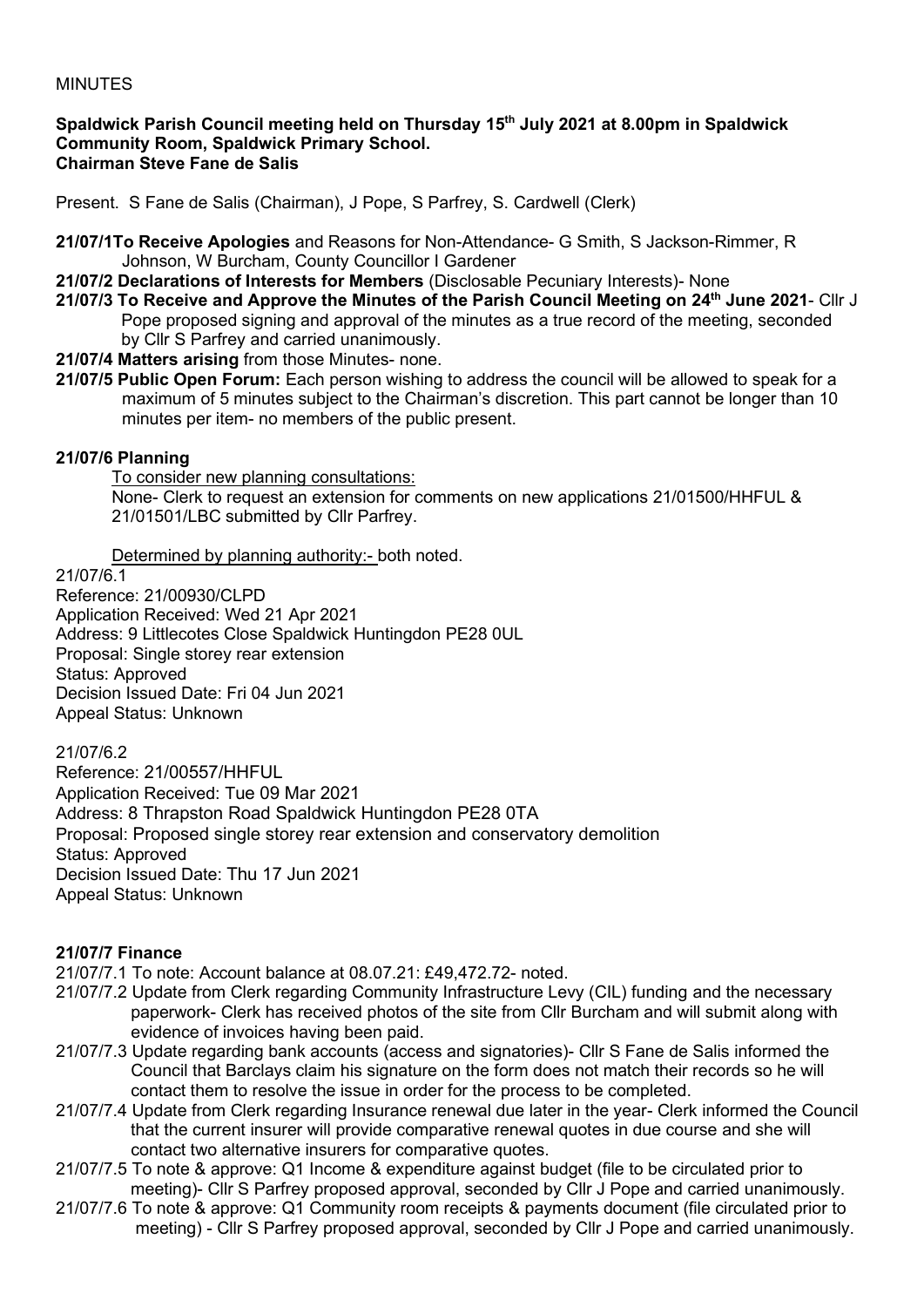- 21/07/7.7 To note and approve Q1 financial reconciliation (file circulated prior to meeting) Cllr S Parfrey proposed approval, seconded by Cllr J Pope and carried unanimously.
- 21/07/7.8 To note and approve VAT reclaim to be submitted- Cllr S Fane de Salis proposed approval, seconded by Cllr S Parfrey and carried unanimously (total reclaim £1393.50).

## **Expenditure for approval 15th July 2021:**

- 21/07/7.9 Clerk's wages (Jun-Jul): **£234.09** (S.Cardwell: TBC, HMRC TBC)- Clerk advised that there has been an overpayment of her tax this year and last year following tax code changes- a cheque for the previous financial year is to be issued by HMRC. For the current month, a payment of **£249.49** should be paid to the Clerk by the Council (rather than £234.09) to cover the tax overpayment in the current financial year, she will then need to reclaim the difference between the two figures from HMRC on behalf of the Council. This is following advice from internal auditor M Williamson by email on 2<sup>nd</sup> May 2021 and phone advice from HMRC earlier this month. Cllr S Fane de Salis proposed payment of the £249.49. seconded by Cllr J Pope and carried unanimously.
- 21/07/7.10 Grass-cutting- Payments to CGM for July and August: £200 each = **£400 + VAT** Cllr S Parfrey proposed approval, seconded by Cllr J Pope and carried unanimously; it was noted that no grass-cutting invoices have yet been received for the year.
- 21/07/7.11 Total Energy invoices (Accounts 3006069330 & 3006069341). To note: Total Gas & Power Limited has been rebranded to TotalEnergies- Invoices dating back to October were finally received the previous day (following an IT issue in their company system), but Clerk has queried them as the references don't match and the monthly invoice amounts are significantly higher than previously.
- 21/07/7.12.Y.Karl invoice for cleaning of the Community Room (June-Jul) total **TBC** Invoice for final clean by current cleaner received for £30.00. Cllr S Fane de Salis proposed payment seconded by Cllr J Pope and carried unanimously.
- 21/07/7.13 To agree payment of the Community Room cleaning invoice to be received in August (5 weeks) = **£50.00**- Cllr S Fane de Salis proposed payment seconded by Cllr S Parfrey and carried unanimously.

# **21/07/8 Assets – Provision/Maintenance**

- 21/07/8.1 Monthly Ferriman Road Play Area's Inspection- to be completed by Cllr S Fane de Salis during the month.
- 21/07/8.2 To consider reducing the crown of the small trees at the Play Area- Cllr R Johnson to report to next meeting.
- 21/07/8.3 Update regarding the village noticeboard which has been damaged- deferred, Cllr W Burcham to advise.
- 21/07/8.4 Update regarding concerns raised by The War Memorials Trust- deferred, Cllr W Burcham to advise.

## **21/07/9 Highways, footpaths, byways, gritting bin, trees, etc.**

- 21/07/9.1 Update regarding MVAS Flashing Speed Sign- County Cllr I Gardener has also chased this up with Highways but there has still been no reply. Clerk requested to investigate quotes so private purchase could be considered at a future meeting.
- 21/07/9.2 Footpaths update- Clerk has contacted Zaria Bettles County footpaths coordinator and she will follow up with the landowner regarding installation of the replacement gate for the missing stile on footpath 10.
- 21/07/9.3 Any updates from Highways regarding additional safety measures for the village- no update.
- 21/07/9.4 Update regarding hedge cutting for the field behind Ferriman Road homes- Cllr S Fane de Salis to provide a specification for the Clerk to obtain three quotes for the work.
- 21/07/9.5 To discuss a request from a resident for the grass to be cut in front of the pump house (not currently included in contract)- This has not been included on the grass-cutting map previously and is in front of an Anglian Water facility. Cllr S Parfrey offered to meet the resident if required to discuss further.
- 21/07/9.6 To discuss a resident concern raised regarding cranes travelling through the village to the gas works rather than using the designated route- The agreed route was part of the planning consent. Clerk requested to contact County Cllr I Gardener for support regarding the issue.